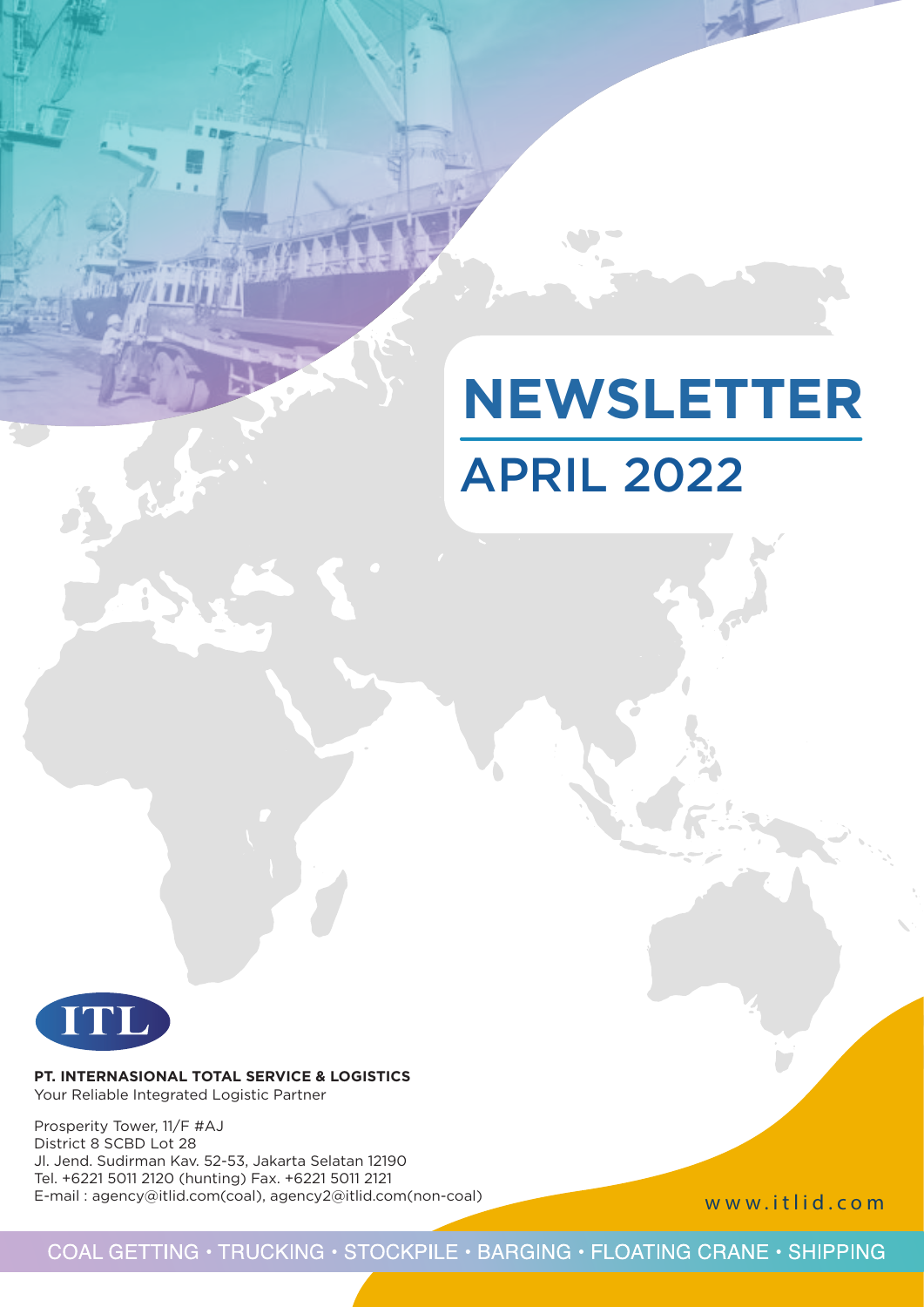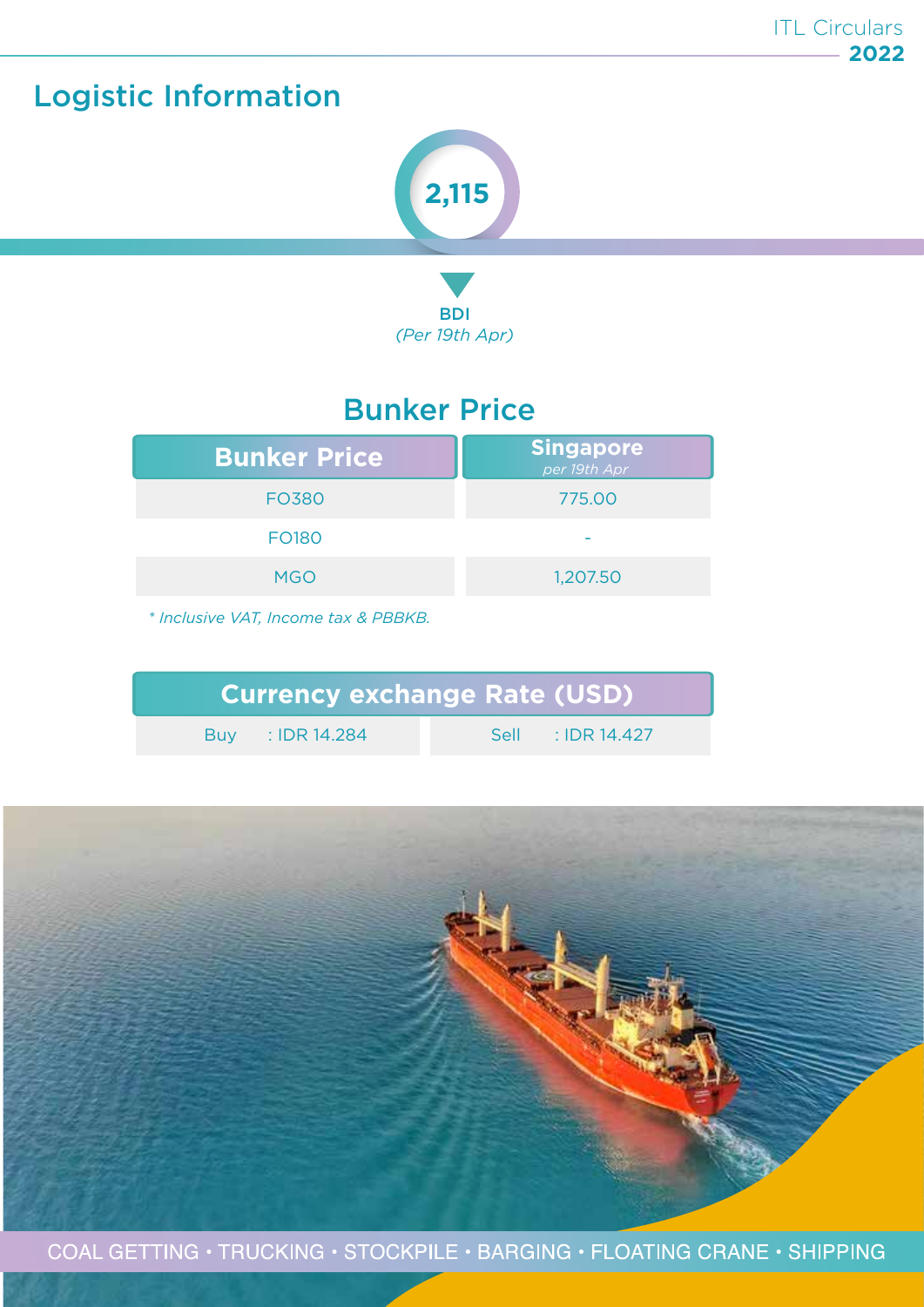

### Weather Forecast



| <b>Area</b>        | <b>Weather</b>                                      | <b>Winds</b>  | <b>Swell</b>  |
|--------------------|-----------------------------------------------------|---------------|---------------|
| <b>Samarinda</b>   | <b>Mostly Cloudy</b><br>$34^{\circ}/23^{\circ}$ C   | $6 - 11 km/h$ | $0.1 - 0.2$ m |
| <b>Banjarmasin</b> | <b>Mostly Cloudy</b><br>$36^{\circ}/23^{\circ}$ C   | $6 - 9$ km/h  | $0.1 - 0.2$ m |
| <b>Balikpapan</b>  | <b>Chance of Storm</b><br>$31^{\circ}/24^{\circ}$ C | $6 - 11 km/h$ | $0.1 - 0.2$ m |
| <b>Tarakan</b>     | <b>Mostly Cloudy</b><br>$33^{\circ}/24^{\circ}$ C   |               | $0.1 - 0.3$ m |
| <b>Muara Satui</b> | <b>Chance of Storm</b><br>$31^{\circ}/24^{\circ}$ C | $8 - 9$ km/h  | $0.1 - 0.2$ m |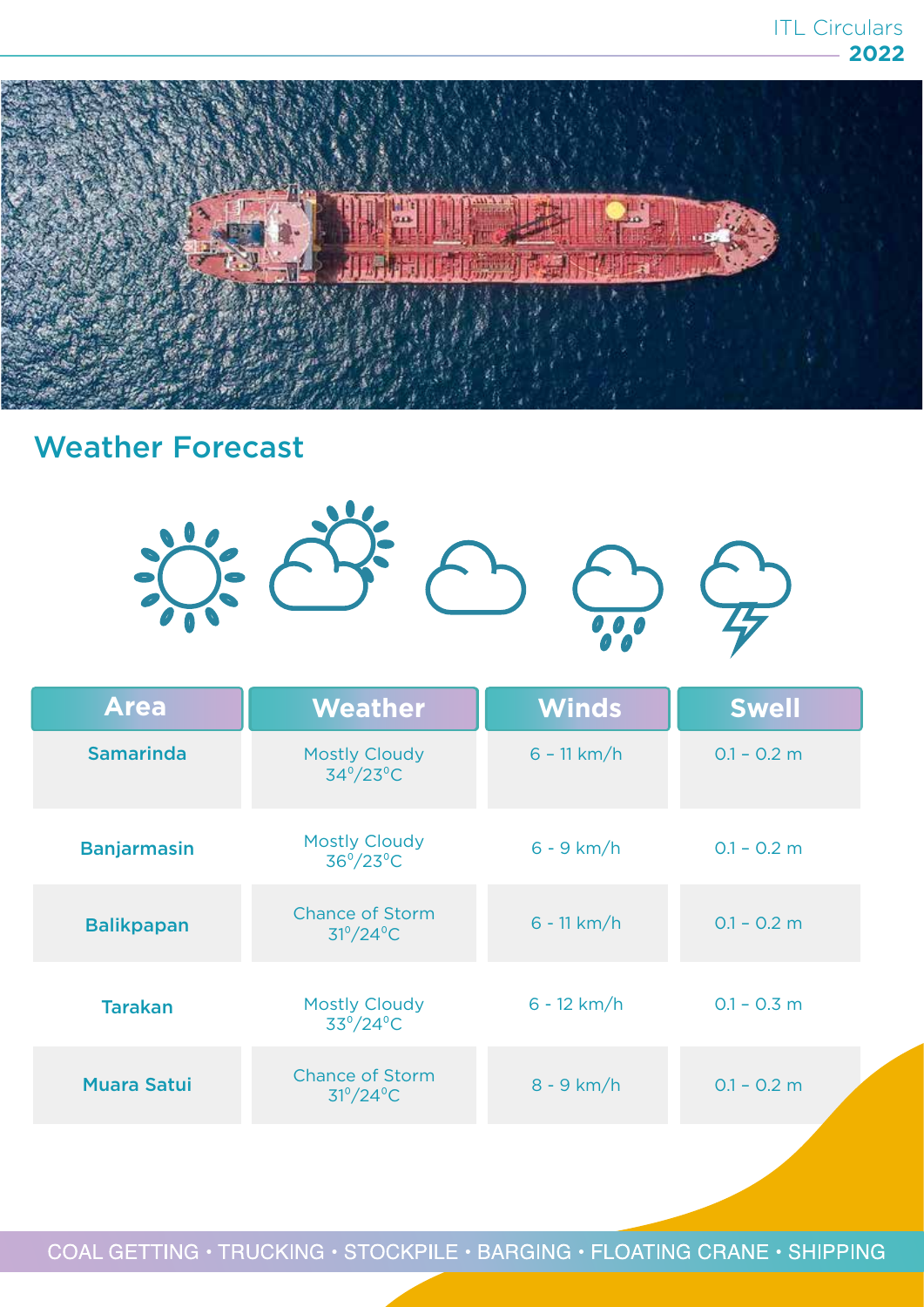### Congestion Information *(Mar-Apr)*

| <b>PORT</b>           | <b>PORT STAY</b> | <b>TOTAL STAY</b> |
|-----------------------|------------------|-------------------|
| <b>ADANG BAY</b>      | 3,97             | 7,28              |
| <b>ASAM-ASAM</b>      | 2,75             | 10,25             |
| <b>BCT</b>            | 3,48             | 2,11              |
| <b>BALIKPAPAN</b>     | 1,92             | 3,21              |
| <b>BUNATI</b>         | 1,31             | 7,36              |
| <b>IBT</b>            | 1,00             | 3,75              |
| <b>KALIORANG</b>      | 1,00             | 4,00              |
| <b>KOTABARU</b>       | 3,33             | 7,67              |
| <b>MUARA PANTAI</b>   | 0,29             | 5,73              |
| <b>M.SANGKULIRANG</b> | 0,63             | 4,68              |
| <b>NPLCT</b>          | 3,25             | 7,00              |
| <b>PALEMBANG</b>      | 2,80             | 8,37              |
| <b>SAMARINDA</b>      | 3,55             | 8,23              |
| <b>TABONEO</b>        | 3,33             | 7,79              |
| <b>TARAHAN</b>        | 1,69             | 3,38              |
| <b>TARAKAN</b>        | 1,06             | 5,90              |
| <b>TG.PEMANCINGAN</b> | 1,50             | 5,00              |
| <b>TG.SABAU</b>       | 2,00             | 9,33              |

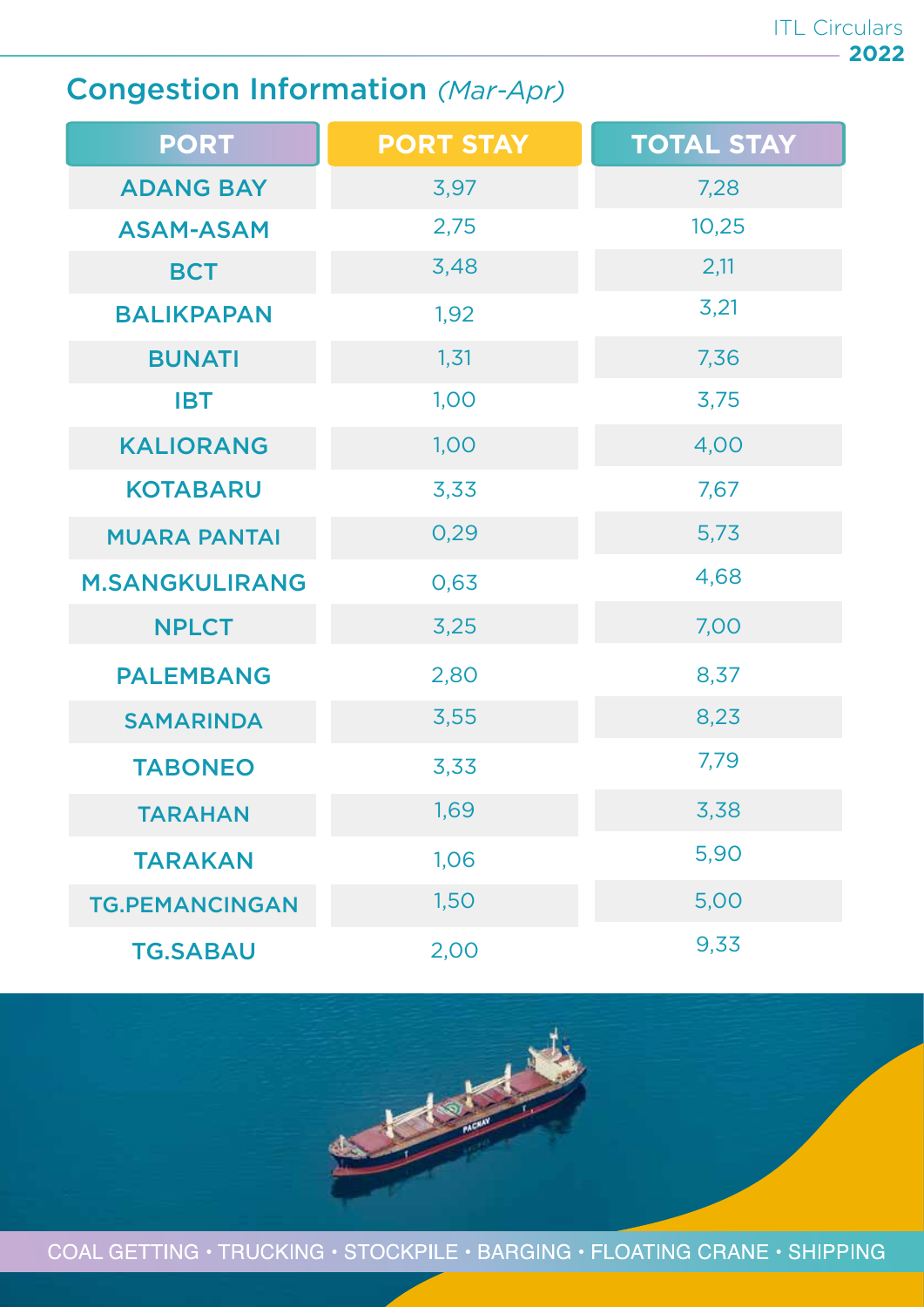### Indonesia and Global Coal News

| Indonesian Government's Benchmark Thermal Coal Price (HBA) |       |        |       |       |        |        |
|------------------------------------------------------------|-------|--------|-------|-------|--------|--------|
| <b>Month</b>                                               | 2017  | 2018   | 2019  | 2020  | 2021   | 2022   |
| <b>January</b>                                             | 86.23 | 95.54  | 92.41 | 65.93 | 75.84  | 158.50 |
| <b>February</b>                                            | 86.23 | 95.54  | 91.80 | 66.89 | 87.79  | 188.38 |
| <b>March</b>                                               | 83.32 | 100.69 | 90.57 | 67.08 | 84.49  | 203.69 |
| <b>April</b>                                               | 82.51 | 94.75  | 88.85 | 65.77 | 86.68  | 288,40 |
| <b>May</b>                                                 | 83.81 | 89.53  | 81.86 | 61.11 | 89.74  |        |
| June                                                       | 75.46 | 96.61  | 81.48 | 52.98 | 100.33 |        |
| July                                                       | 78.95 | 104.65 | 71.92 | 52.16 | 115.35 |        |
| <b>August</b>                                              | 83.97 | 107.83 | 72.67 | 50.34 | 130.99 |        |
| <b>September</b>                                           | 92.03 | 104.81 | 65.79 | 49.42 | 150.03 |        |
| <b>October</b>                                             | 93.99 | 100.89 | 64.80 | 51.00 | 161.63 |        |
| <b>November</b>                                            | 94.8  | 97.90  | 66.27 | 55.71 | 215.01 |        |
| <b>December</b>                                            | 94.04 | 92.51  | 66.30 | 59.65 | 159.79 |        |

*in USD/ton*

*Source: Ministry of Energy and Mineral Resources*

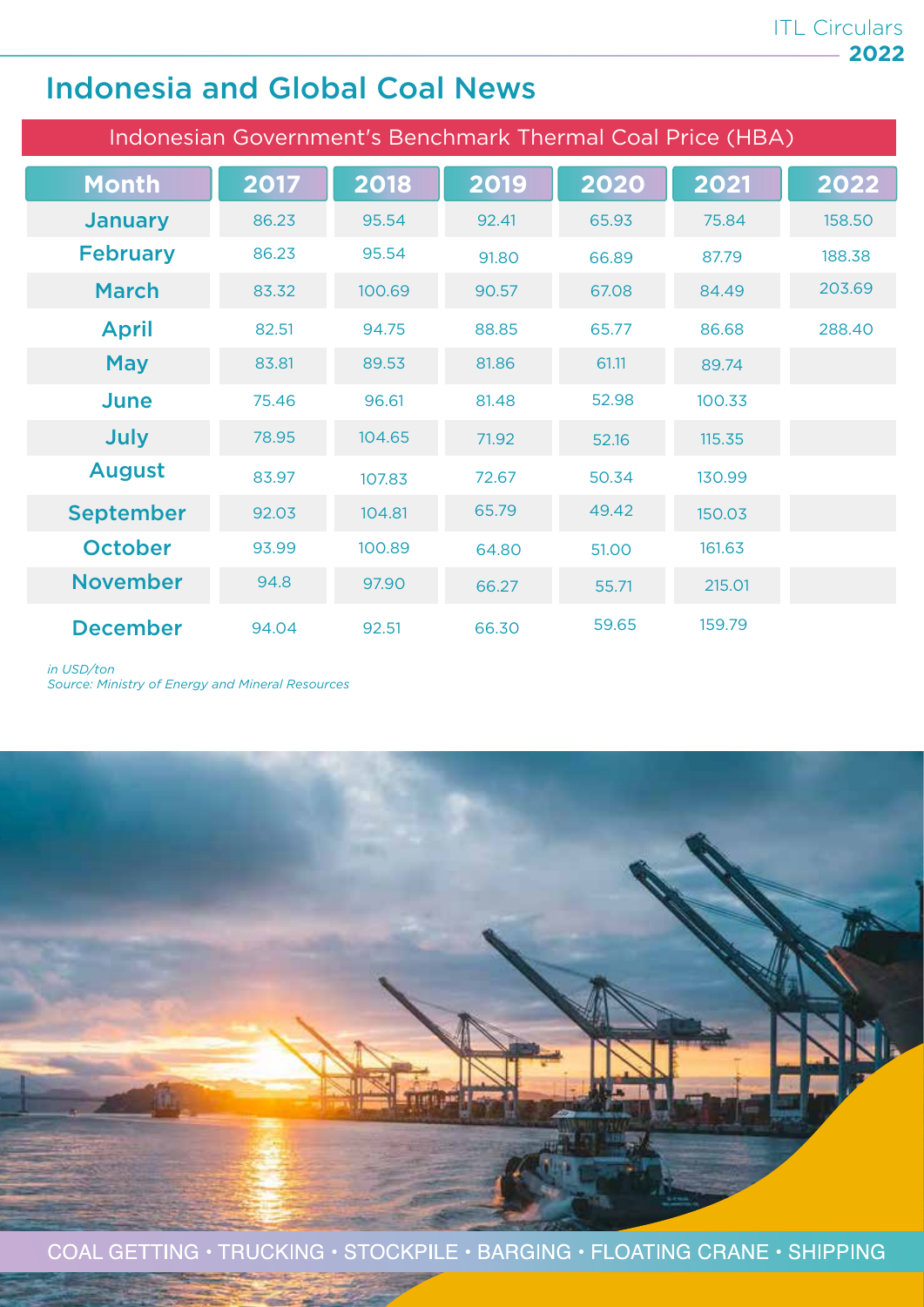### India Stares at Outages as Coal Stocks at Power Plants Hit a Low

*Source : thehindubusinessline.com*

#### **Highlights**

Local coal-based plants have supplies for just over eight days. 18As the country's peak power demand nears last year's all-time high of 200 gigawatts (GW), the coal stocks position at power plants has become worrisome, While domestic coal-based (DCB) plants have supplies for just over 8 days, imported coal-based (ICB) units have stocks for nine-and-a-half days.

For instance, on April 8, the peak power demand met during the day hit 199.58 GW, the highest this fiscal year. On the same day, power outages across India due to coal shortage totalled 7,085 MW.



<sup>\*</sup>Coal stocks less than 25 per cent of the normative stock requirement Source: Power Ministry, Coal Ministry

Though the maximum peak power demand met during the day came down from the April 8 high, the average demand met between April 4 and 13 (10 days) stood at a significant 195.43 GW. On April 4, the number of DCB and ICB power plants with critical coal stocks (below 25 per cent of the normative requirement) stood at 67 and 11, respectively. This rose to 81 DCB and 11 ICB plants on April 17.

The coal supply to power and non-power sector is handled by the Ministries of Coal, Power and Railways. While Railways blames the coal mining PSUs and power plants for delay in loading and unloading of rakes supplying the key commodity, Coal Ministry blames Railways for not supplying the requisite number of rakes. The issue of rakes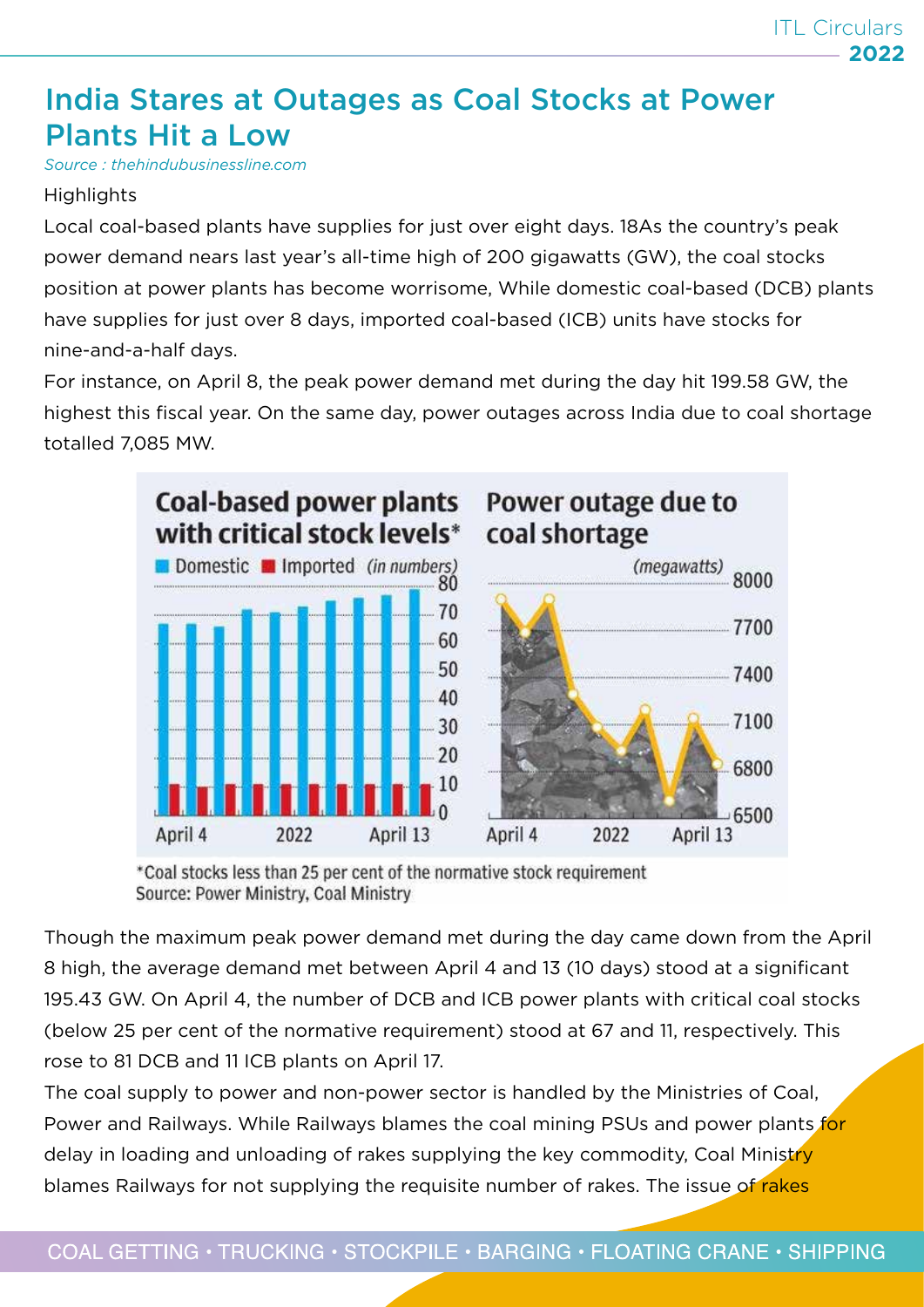comes up almost every year, particularly during the peak demand season from April to October.

To deal with coordination issues, the government has formed an Inter-Ministerial Sub Group with senior officials from Ministries of Power, Coal, Railways, CEA, CIL and SCCL. The group meets regularly to take various operational decisions to enhance supply of coal to thermal power plants as well as for meeting any contingent situations relating to Power Sector including to alleviate critical coal stock position in power plants.

### India to Import High Volume of Russian Coal

*Source : shipping-news.marineonline.com*

#### **Highlights**

India was scooping up Russian oil at heavily discounted rates. Shortly after, its coal imports from Russia jumped in March 2022 to highs not seen in more than 2 years, according to data from Kpler, a commodity intelligence firm. Coal imports from Russia were at 1.04 million tonnes, the highest since January 2020, according to Kpler's Matthew Boyle, lead dry bulk analyst. As much as two-thirds of March's volume came from Russia's Far East ports, likely in late February.

Vivek Dhar, Director of Mining and Energy Commodities Research at the Commonwealth Bank of Australia said: "Markets suspect that India and China may boost coal imports from Russia, offsetting some of the impact of a formalised European Union (EU) ban on Russian coal imports." India plans to double imports of Russian coking coal, used to make steel.

In India's defence, Steel Minister Ramchandra Prasad Singh revealed in late March 2022 that India is leaning towards importing more coal from Russia – in fact doubling the volume. "We are moving in the direction of importing coking coal from Russia," he reportedly said. India ramped up Russian coal imports at an irresistible discount. Apart from allocating a percentile for electricity use, the remaining is for infrastructure construction and other transport sectors except for shipping, as per India Brand Equity Foundation's (IBEF) steel industry report dated November 2021.

Coal accounts for around 70 per cent of India's electricity generation, according to the International Energy Agency's 2021 India energy outlook report. The country is the world's second-largest consumer and coal importer, with China taking pole position. With it off the importer list, the industry can look forward to high coal volume entering India.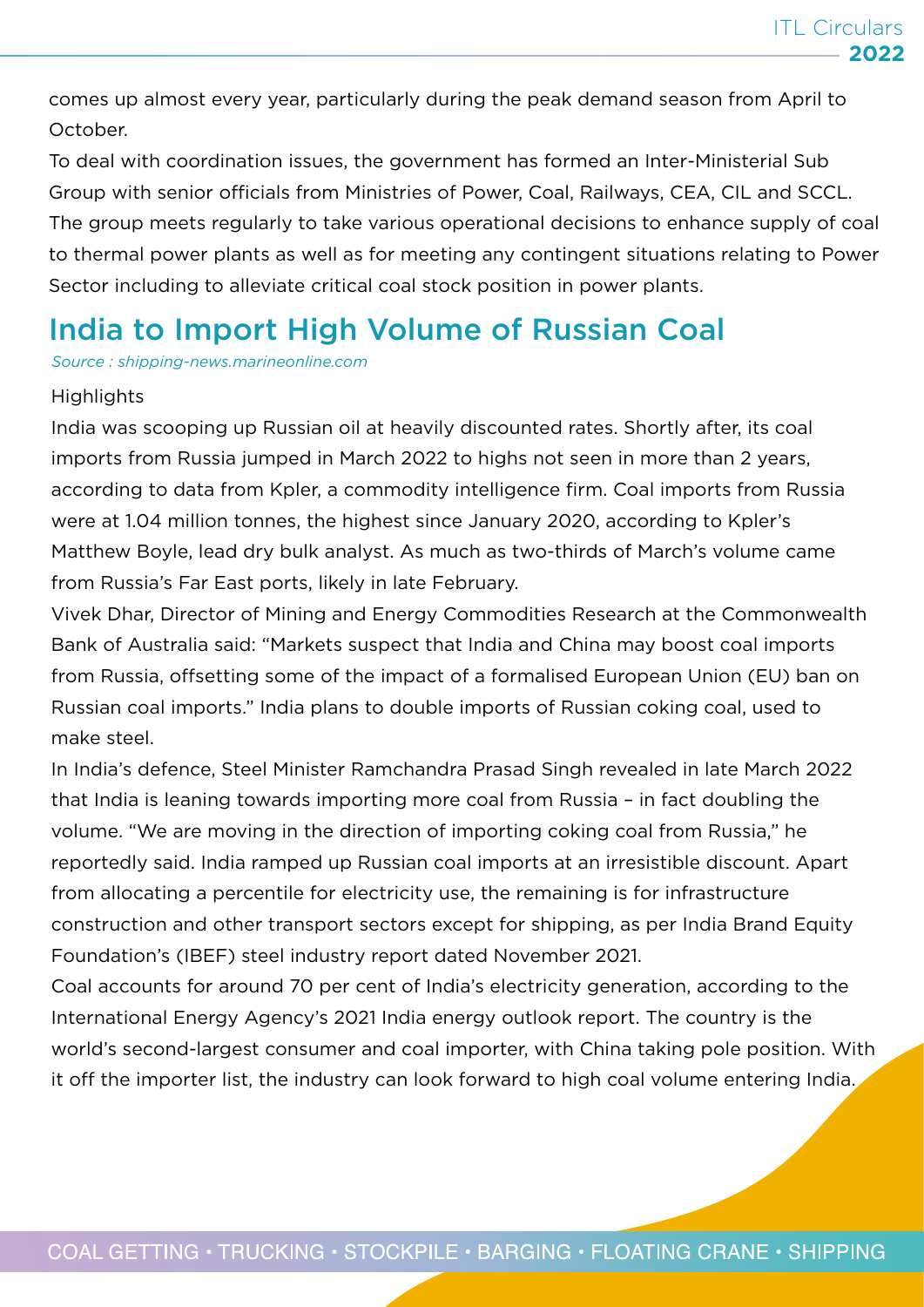### China's Coal Output Set for Moderate Growth in 2022 -Industry Body

*Source : miningweekly.com*

#### **Highlights**

The world's second-largest economy and its biggest coal consumer churned out a historically high 4.07-billion tonnes in 2021 after Beijing sought to tame the runaway coal prices and to ease a nationwide power crunch in the second half of the year. The national coal association did not give a forecast of coal output level in 2022. It expected some big and modern coal mines in northern and northwestern China to add production capacity this year and production efficiency at coal mines to improve. China's state planner in early March said it will keep coal output at a record level of more than 12-million tonnes a day.

The industry body also forecast that Chinese coal demand will rise, albeit at a slower pace, in 2022, as Beijing has vowed to "strictly and rationally control the increase of coal consumption" to balance energy security and climate targets.

### Vietnam Seeks to Import More Coal from Australia to Avert Power Shortage

#### *Source : reuters.com*

#### **Highlights**

Vietnam is seeking to import more coal from Australia to ease a shortage of the fossil fuel for electricity production, the Ministry of Industry and Trade said on Friday. The ministry has asked the Australian embassy in Hanoi to arrange a meeting with Australian suppliers to sign new contracts, aiming to have the additional coal delivered from later this month, it said after a meeting between minister Nguyen Hong Dien and Australian ambassador to Vietnam Robyn Mudie.

Vietnam's state-run utility EVN on Wednesday warned of electricity shortages from next month due to tight coal supplies, adding that several of its coal-fired power plants had to cut their run rates

Vietnam turned from a net coal exporter to a net importer nearly a decade ago and has been importing the fuel mainly from Indonesia and Australia.

Vietnam's coal imports from Australia totalled 15.6 million tonnes last year, accounting for 43% of its total coal imports, according to government customs data.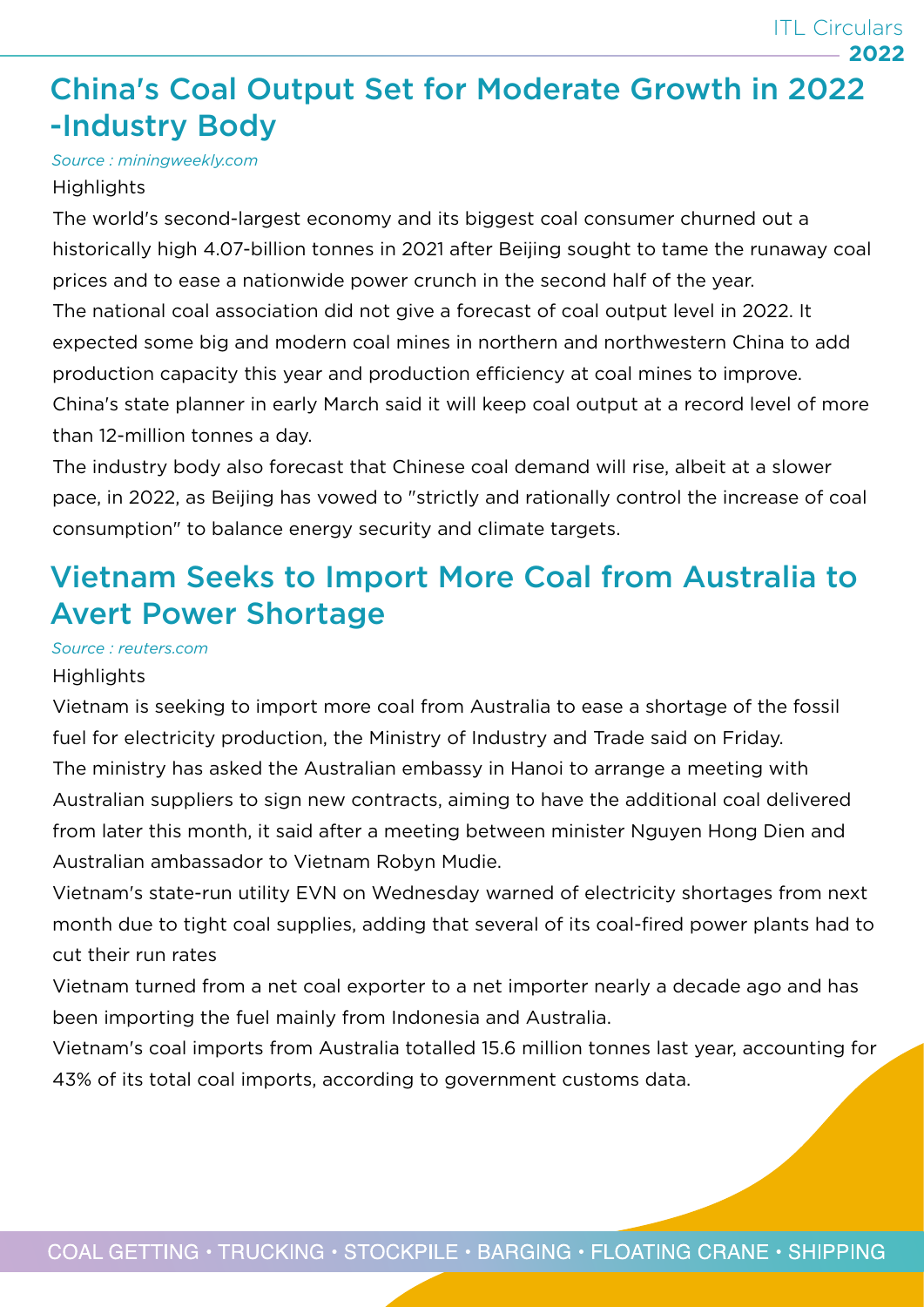### Australia Sees Global Uncertainty Driving Resource Export Earnings to Record

#### *Source : Reuters.com* **Highlights**

Australia's mining and energy export earnings are forecast to reach a record A\$425 billion (\$318 billion) in 2021-22, although prices of its key iron ore shipments are expected to ease, the government said on Monday.

Resource export earnings are forecast to climb 33% in the 2021–22 financial year ending in June from a record A\$320 billion the previous year driven by an unprecedented surge in coal and LNG prices, the Department of Industry said in its quarterly resources and energy outlook. These earnings are seen falling to A\$370 billion in 2022–23, it said. Australian metallurgical and thermal coal prices hit record highs in January 2022, as bad weather affected production and transportation. New records were then set in the wake of the Ukraine war, the report noted.

The combined coal export earnings are forecast to rise to about A\$110 billion in 2021–22. Prices for iron ore, Australia's top commodity export, remain well below their mid-2021 peak and are expected to ease as Brazilian supply recovers further and growth in global demand moderates.

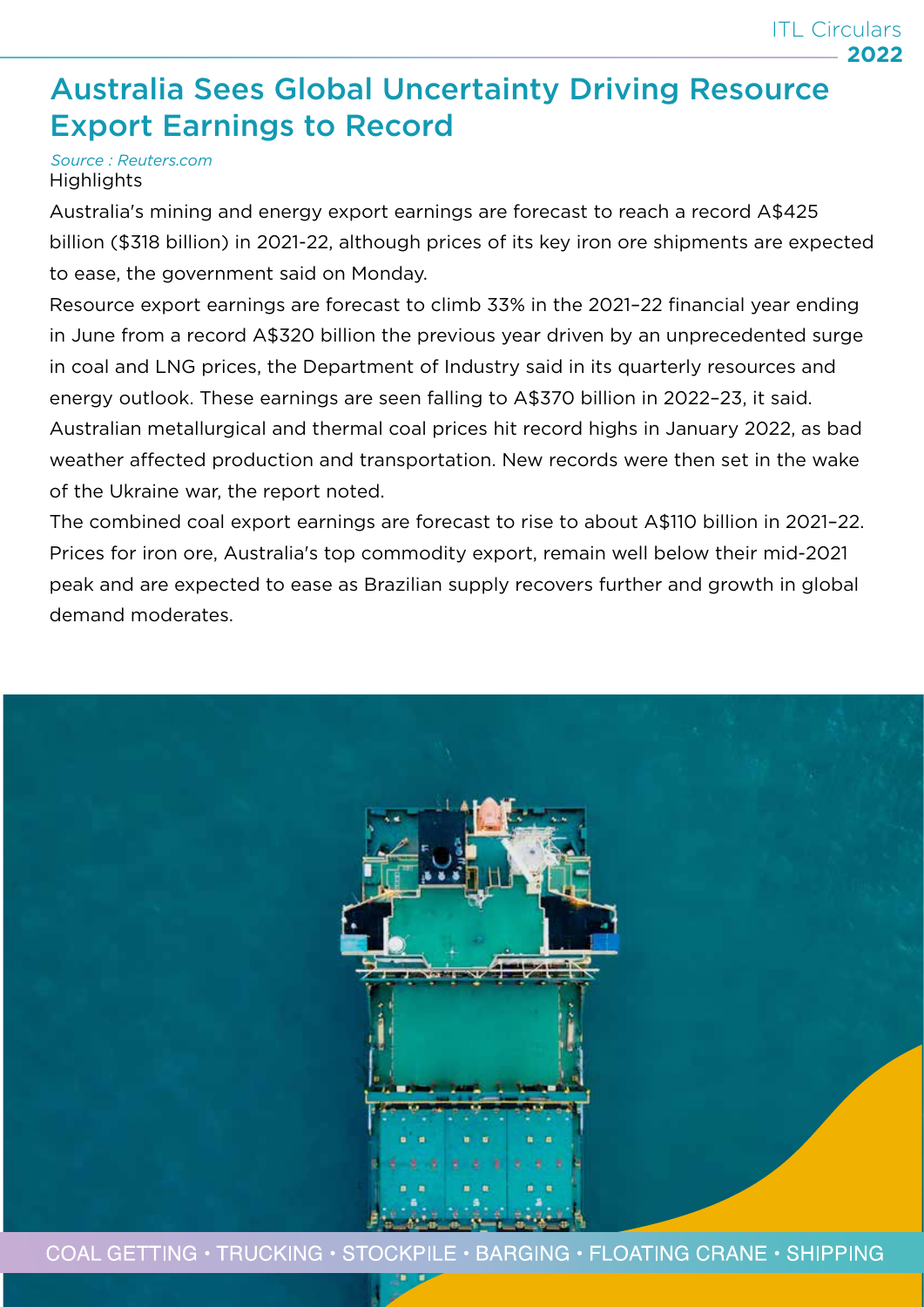### ITL Vessel Line Up

| <b>Jan</b> | <b>Feb</b> | <b>Mar</b> | <b>Total Vessel</b> |
|------------|------------|------------|---------------------|
| 215        | 483        | 131        | 1129                |

*PLEASE NOTE THAT THE ABOVE DATA IS NOT COMPLETED LINE UP OF TBCT, IBT, NPLCT.*

| <b>COUNTRY WISE</b> |                  |                  |                   |  |
|---------------------|------------------|------------------|-------------------|--|
| <b>No</b>           | <b>Country</b>   | <b>Shipments</b> | <b>Percentage</b> |  |
| $\mathbf{1}$        | China (Incl. HK) | 389              | 34%               |  |
| $\overline{2}$      | India            | 172              | 15%               |  |
| 3                   | Indonesia        | 149              | 13%               |  |
| $\overline{4}$      | Philippines      | 84               | 7%                |  |
| 5                   | Japan            | 73               | 6%                |  |
| 6                   | Korea            | 64               | 6%                |  |
| $\overline{7}$      | Malaysia         | 42               | 4%                |  |
| 8                   | Thailand         | 37               | 3%                |  |
| 9                   | <b>Others</b>    | 31               | 3%                |  |
| 10                  | Taiwan           | 29               | 3%                |  |
| 11                  | Bangladesh       | 19               | 2%                |  |
| 12                  | Singapore        | 17               | 2%                |  |
| 13                  | Vietnam          | 15               | 1%                |  |
| 14                  | Pakistan         | 8                | 1%                |  |

*\*Others: Myanmar, Srilanka, New Zealand, Spain, Rusia, Hawaii.*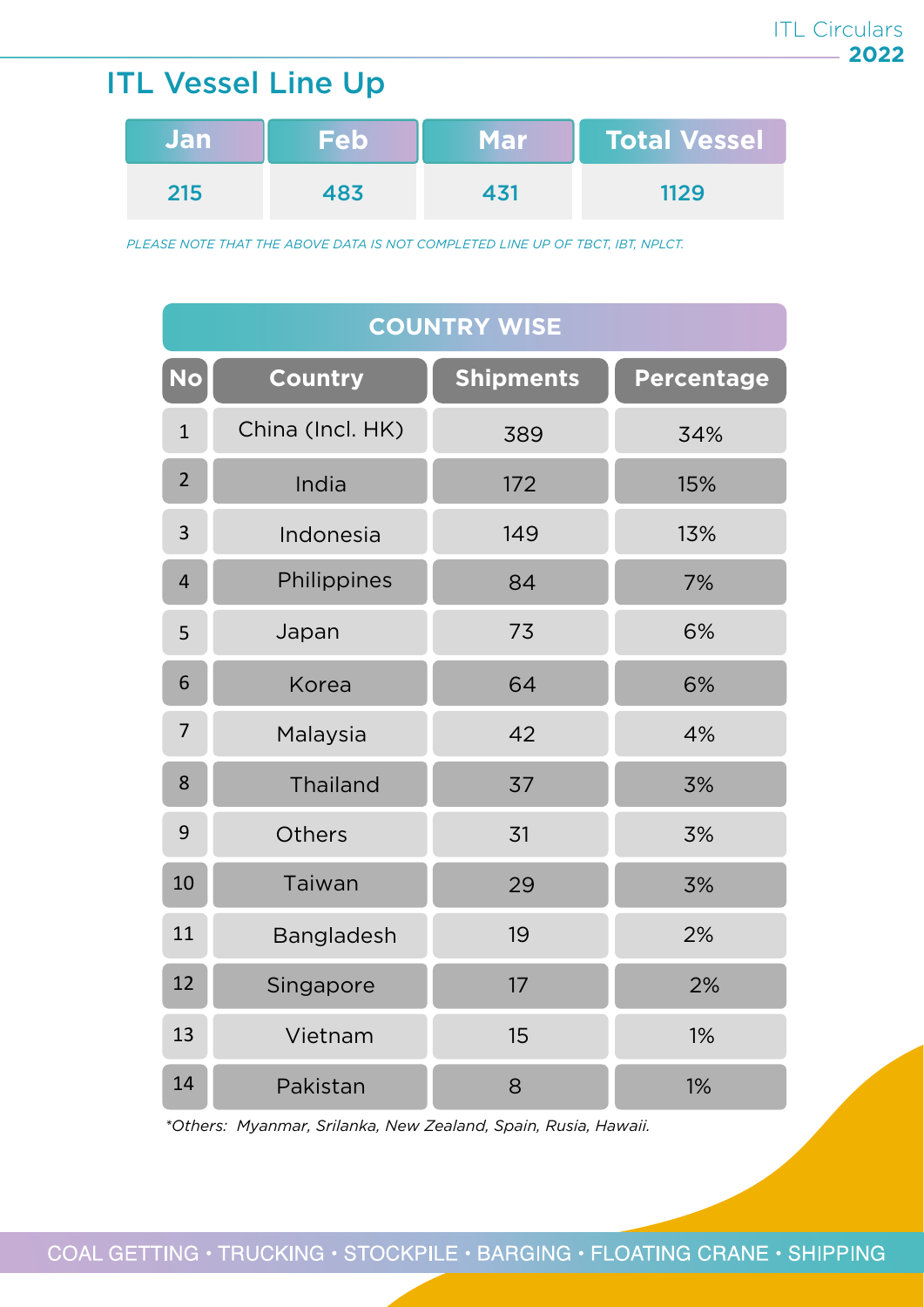| <b>PORT WISE</b> |                    |                  |                   |  |
|------------------|--------------------|------------------|-------------------|--|
| <b>No</b>        | <b>Port</b>        | <b>Shipments</b> | <b>Percentage</b> |  |
| $\mathbf{1}$     | Taboneo            | 207              | 18%               |  |
| $\overline{2}$   | Samarinda          | 132              | 12%               |  |
| 3                | Adang Bay          | 116              | 10%               |  |
| 4                | Palembang          | 85               | 8%                |  |
| 5                | <b>Bunati</b>      | 77               | 7%                |  |
| 6                | Tarakan            | 75               | 7%                |  |
| 7                | <b>BCT</b>         | 74               | 6%                |  |
| 8                | Muara Pantai       | 65               | 6%                |  |
| 9                | Kaliorang          | 61               | 5%                |  |
| 10               | Muara Sangkulirang | 41               | 4%                |  |
| 11               | Balikpapan         | 33               | 3%                |  |
| 12               | <b>NPLCT</b>       | 32               | 3%                |  |
| 13               | Kota Baru          | 25               | 2%                |  |
| 14               | Tarahan            | 24               | 2%                |  |
| 15               | Tg. Pemancingan    | 23               | 2%                |  |
| 16               | Muara Satui        | 14               | 1%                |  |
| 17               | <b>TBCT</b>        | 12               | 1%                |  |
| 18               | Asam - Asam        | 10               | 1%                |  |
| 19               | <b>IBT</b>         | 9                | 1%                |  |
| 20               | Tg. Sabau          | 8                | 1%                |  |
| 21               | Tg. Bara           | $\overline{4}$   | Below 1%          |  |
| 22               | Lubuk Tutung       | $\overline{2}$   | Below 1%          |  |

*PLEASE NOTE THAT THE ABOVE DATA IS NOT COMPLETED LINE UP OF TBCT, IBT, NPLCT*